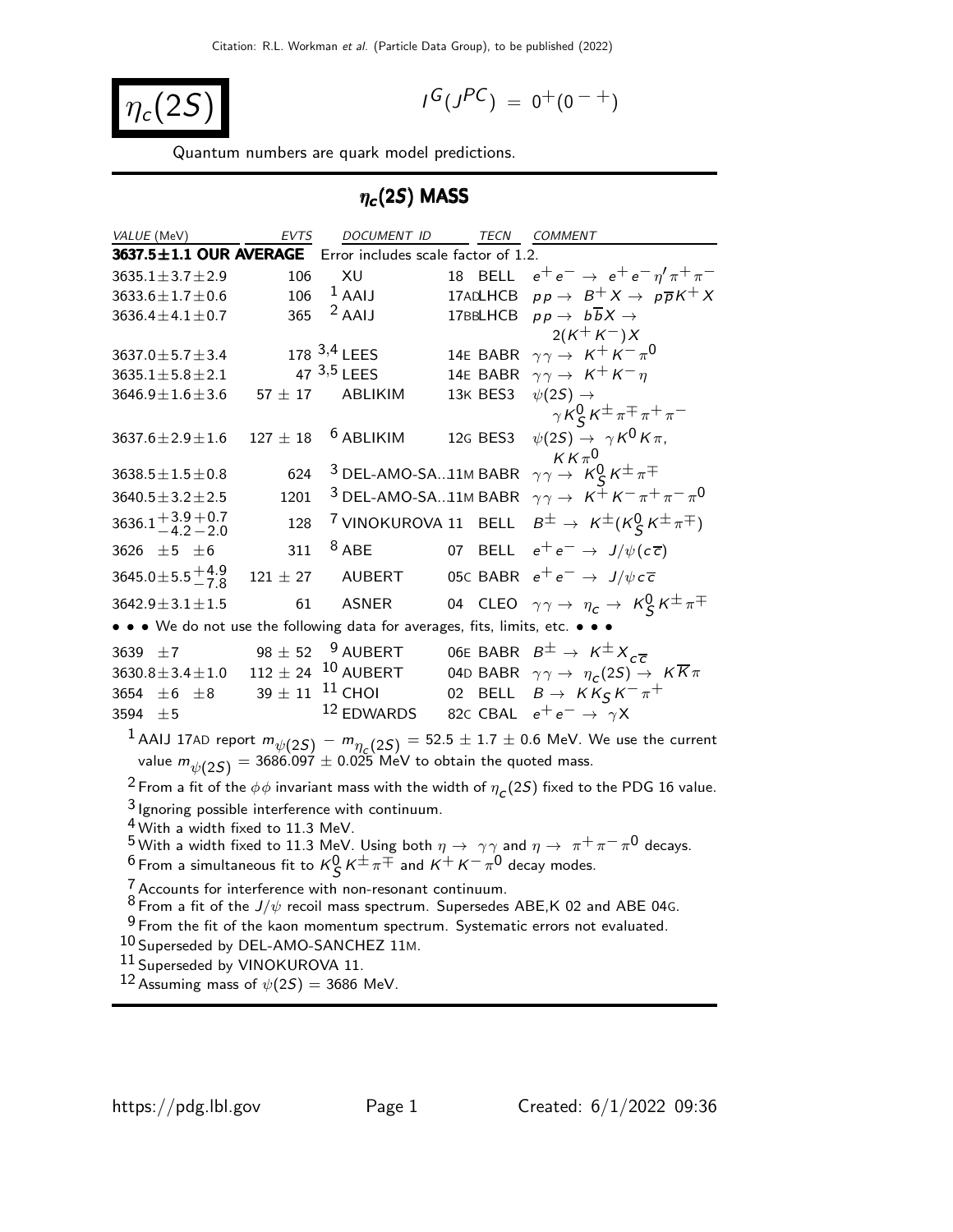#### $\eta_c(2S)$  WIDTH

| VALUE (MeV) CL% EVTS                                                                                                                                                                                                                                                                                                                                                                                                                                                 |    |                | <b>DOCUMENT ID</b>                                                            |  | <b>TECN</b> | <b>COMMENT</b>                                                                                  |
|----------------------------------------------------------------------------------------------------------------------------------------------------------------------------------------------------------------------------------------------------------------------------------------------------------------------------------------------------------------------------------------------------------------------------------------------------------------------|----|----------------|-------------------------------------------------------------------------------|--|-------------|-------------------------------------------------------------------------------------------------|
| $11.3^{+}_{-}$ $3.2$ OUR AVERAGE                                                                                                                                                                                                                                                                                                                                                                                                                                     |    |                |                                                                               |  |             |                                                                                                 |
| $9.9 \pm 4.8 \pm 2.9$                                                                                                                                                                                                                                                                                                                                                                                                                                                |    | $57 \pm 17$    | ABLIKIM                                                                       |  |             | 13K BES3 $\psi(2S) \rightarrow$<br>$\gamma K_S^0 K^{\pm} \pi^{\mp} \pi^+ \pi^-$                 |
| $16.9 \pm 6.4 \pm 4.8$ 127 $\pm 18$ $^{13}$ ABLIKIM                                                                                                                                                                                                                                                                                                                                                                                                                  |    |                |                                                                               |  |             | 12G BES3 $\psi(2S) \rightarrow \gamma K^0 K \pi$ ,                                              |
| $13.4 \pm 4.6 \pm 3.2$                                                                                                                                                                                                                                                                                                                                                                                                                                               |    | 624            |                                                                               |  |             | 14 DEL-AMO-SA11M BABR $\gamma \gamma \rightarrow \ K \zeta \kappa \pm \pi \mp$                  |
| $6.6^{+}_{-}$ $8.4^{+2.6}_{-2.1-0.9}$                                                                                                                                                                                                                                                                                                                                                                                                                                |    | 128            |                                                                               |  |             | 15 VINOKUROVA 11 BELL $B^{\pm}_{K^{\pm}}(K^0_S K^{\pm} \pi^{\mp})$                              |
| $6.3 \pm 12.4 \pm 4.0$                                                                                                                                                                                                                                                                                                                                                                                                                                               |    | 61             | <b>ASNER</b>                                                                  |  |             | 04 CLEO $\gamma \gamma \rightarrow \eta_c \rightarrow$<br>$K_S^0 K^{\pm} \pi^{\mp}$             |
|                                                                                                                                                                                                                                                                                                                                                                                                                                                                      |    |                | • • • We do not use the following data for averages, fits, limits, etc. • • • |  |             |                                                                                                 |
| $<$ 23                                                                                                                                                                                                                                                                                                                                                                                                                                                               |    | 90 98 $\pm$ 52 | $16$ AUBERT                                                                   |  |             | 06E BABR $B^{\pm} \rightarrow K^{\pm} X_{c\overline{c}}$                                        |
| $22 \pm 14$                                                                                                                                                                                                                                                                                                                                                                                                                                                          |    |                | $121 \pm 27$ AUBERT                                                           |  |             | 05C BABR $e^+e^- \rightarrow J/\psi c\bar{c}$                                                   |
|                                                                                                                                                                                                                                                                                                                                                                                                                                                                      |    |                |                                                                               |  |             | 17.0 ± 8.3 ± 2.5 112 ± 24 <sup>17</sup> AUBERT 04D BABR $\gamma \gamma \to \eta_c(2S) \to$      |
| $<$ 55                                                                                                                                                                                                                                                                                                                                                                                                                                                               |    |                |                                                                               |  |             | $K\overline{K}\pi$<br>90 $39 \pm 11$ <sup>18</sup> CHOI 02 BELL $B \rightarrow K K_S K^- \pi^+$ |
| < 8.0                                                                                                                                                                                                                                                                                                                                                                                                                                                                | 95 |                | <sup>19</sup> EDWARDS 82c CBAL $e^+e^- \rightarrow \gamma X$                  |  |             |                                                                                                 |
|                                                                                                                                                                                                                                                                                                                                                                                                                                                                      |    |                |                                                                               |  |             |                                                                                                 |
| 13 From a simultaneous fit to $K^0_S K^{\pm} \pi^{\mp}$ and $K^+ K^- \pi^0$ decay modes.<br>14 Ignoring possible interference with continuum.<br><sup>15</sup> Accounts for interference with non-resonant continuum.<br>$16 -$<br>$\mathbf{r}$ . The contract of the contract of the contract of the contract of the contract of the contract of the contract of the contract of the contract of the contract of the contract of the contract of the contract of th |    |                |                                                                               |  |             |                                                                                                 |

 $16$  From the fit of the kaon momentum spectrum. Systematic errors not evaluated.

17 Superseded by DEL-AMO-SANCHEZ 11M.

 $^{18}$  For a mass value of 3654  $\pm$  6 MeV. Superseded by VINOKUROVA 11.

 $^{19}$  For a mass value of 3594  $\pm$  5 MeV

#### $\eta_{\bm{c}}(2S)$  DECAY MODES

|                       | Mode                                           | Fraction $(\Gamma_i/\Gamma)$ | Confidence level |
|-----------------------|------------------------------------------------|------------------------------|------------------|
| $\Gamma_1$            | hadrons                                        | not seen                     |                  |
| $\Gamma_2$            | $K\overline{K}\pi$                             | $(1.9 \pm 1.2)\%$            |                  |
| $\Gamma_3$            | $K\overline{K}\eta$                            | $(5 \pm 4) \times 10^{-3}$   |                  |
| $\Gamma_4$            | $2\pi + 2\pi^-$                                | not seen                     |                  |
| $\Gamma_5$            | $\rho^0 \rho^0$                                | not seen                     |                  |
| $\Gamma_6$            | $3\pi$ <sup>+</sup> $3\pi$ <sup>-</sup>        | not seen                     |                  |
| $\Gamma_7$            | $K^+ K^- \pi^+ \pi^-$                          | not seen                     |                  |
| $\Gamma_8$            | $K^{*0}\overline{K}{}^{*0}$                    | not seen                     |                  |
| $\Gamma$ <sub>9</sub> | $K^+ \, K^- \, \pi^+ \, \pi^- \, \pi^0$        | $(1.4 \pm 1.0)\%$            |                  |
|                       | $\Gamma_{10}$ $K^+ K^- 2\pi^+ 2\pi^-$          | not seen                     |                  |
| $\Gamma_{11}$         | $K_S^0 K^- 2\pi^+\pi^-$ + c.c.                 | seen                         |                  |
|                       | $\Gamma_{12}$ 2K <sup>+</sup> 2K <sup>-1</sup> | not seen                     |                  |
| $\Gamma_{13}$         | $\phi\phi$                                     | not seen                     |                  |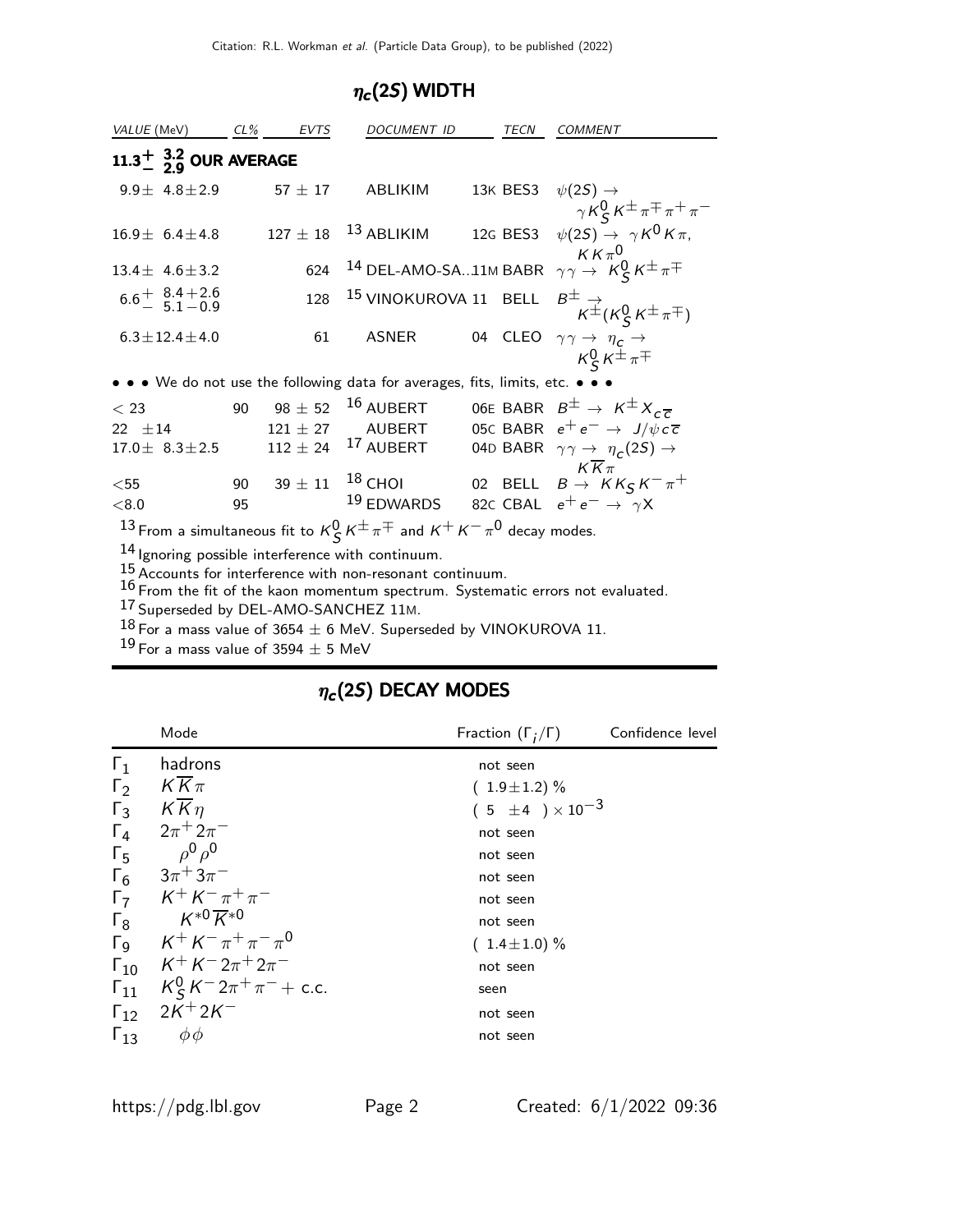| $\Gamma_{14}$                | $p\overline{p}$                                  | seen                           |        |
|------------------------------|--------------------------------------------------|--------------------------------|--------|
|                              | $\Gamma_{15}$ $\rho \overline{\rho} \pi^+ \pi^-$ | seen                           |        |
| $\Gamma_{16}$ $\gamma\gamma$ |                                                  | $(1.9 \pm 1.3) \times 10^{-4}$ |        |
|                              | $\Gamma_{17}$ $\gamma J/\psi(15)$                | $\frac{0}{0}$<br>< 1.4         | $90\%$ |
|                              | $\Gamma_{18}$ $\pi^{+}\pi^{-}\eta$               | not seen                       |        |
|                              | $\Gamma_{19}$ $\pi^{+}\pi^{-}\eta'$              | not seen                       |        |
|                              | $\Gamma_{20}$ $\pi^{+}\pi^{-}\eta_{c}(1S)$       | $\frac{0}{0}$<br>< 25          | $90\%$ |

#### $\eta_c$ (2S) PARTIAL WIDTHS

| $\Gamma(\gamma\gamma)$                                              |                                                                                        |                                                                                                                                                                                                                                                                                                                                                                                                                                                                                                                                      |    |              |                                                                                                       | Г <sub>1б</sub>                                                                                                                                 |
|---------------------------------------------------------------------|----------------------------------------------------------------------------------------|--------------------------------------------------------------------------------------------------------------------------------------------------------------------------------------------------------------------------------------------------------------------------------------------------------------------------------------------------------------------------------------------------------------------------------------------------------------------------------------------------------------------------------------|----|--------------|-------------------------------------------------------------------------------------------------------|-------------------------------------------------------------------------------------------------------------------------------------------------|
| VALUE (keV)                                                         | <b>EVTS</b>                                                                            | DOCUMENT ID                                                                                                                                                                                                                                                                                                                                                                                                                                                                                                                          |    |              | TECN COMMENT                                                                                          |                                                                                                                                                 |
|                                                                     |                                                                                        | • • • We do not use the following data for averages, fits, limits, etc. • • •                                                                                                                                                                                                                                                                                                                                                                                                                                                        |    |              |                                                                                                       |                                                                                                                                                 |
| $0.44 \pm 0.14$<br>$1.3 \pm 0.6$                                    | 106                                                                                    | $20 \times U$<br>$21$ ASNER                                                                                                                                                                                                                                                                                                                                                                                                                                                                                                          |    |              |                                                                                                       | 18 BELL $e^+e^- \rightarrow e^+e^- \eta^{\prime} \pi^+ \pi^-$<br>04 CLEO $\gamma \gamma \rightarrow \eta_c \rightarrow K_S^0 K^{\pm} \pi^{\mp}$ |
|                                                                     |                                                                                        | <sup>20</sup> Assuming that the branching fraction into $\eta' \pi^+ \pi^-$ is the same as for $\eta_c(1S)$ .<br><sup>21</sup> They measure Γ( $η_C(2S)γγ$ ) Β( $η_C(2S) → K\overline{K}π$ ) = (0.18 ± 0.05 ± 0.02) Γ( $η_C(1S)γγ$ )<br>$B(\eta_C(1S) \to K\overline{K}\pi)$ . The value for $\Gamma(\eta_C(2S) \to \gamma\gamma)$ is derived assuming that<br>the branching fractions for $\eta_c(2S)$ and $\eta_c(1S)$ decays to $K_S K \pi$ are equal and using $\Gamma(\eta_c(1S) \to \gamma \gamma) = 7.4 \pm 0.4 \pm 2.3$ keV. |    |              |                                                                                                       |                                                                                                                                                 |
| VALUE (eV) EVTS                                                     | $\Gamma(\gamma\gamma) \times \Gamma(\pi^+\pi^-\eta')/\Gamma_{\rm total}$               | DOCUMENT ID                                                                                                                                                                                                                                                                                                                                                                                                                                                                                                                          |    | TECN         | <i>COMMENT</i>                                                                                        | $\Gamma_{16}\Gamma_{19}/\Gamma$                                                                                                                 |
| $5.6^{+1.2}_{-1.1}$ ± 1.1                                           | 106                                                                                    | XU                                                                                                                                                                                                                                                                                                                                                                                                                                                                                                                                   | 18 |              |                                                                                                       | BELL $e^+e^- \rightarrow e^+e^-\eta^{\prime}\pi^+\pi^-$                                                                                         |
| $\eta_c(2S) \Gamma(i) \Gamma(\gamma \gamma) / \Gamma(\text{total})$ |                                                                                        |                                                                                                                                                                                                                                                                                                                                                                                                                                                                                                                                      |    |              |                                                                                                       |                                                                                                                                                 |
| VALUE (eV) CL%                                                      | $\Gamma(2\pi^+2\pi^-) \times \Gamma(\gamma\gamma)/\Gamma_{\rm total}$                  | DOCUMENT ID                                                                                                                                                                                                                                                                                                                                                                                                                                                                                                                          |    | TECN         | <b>COMMENT</b>                                                                                        | $\Gamma_4\Gamma_{16}/\Gamma$                                                                                                                    |
| < 6.5                                                               | 90                                                                                     | <b>UEHARA</b>                                                                                                                                                                                                                                                                                                                                                                                                                                                                                                                        | 08 |              |                                                                                                       | BELL $\gamma \gamma \rightarrow \eta_c(2S) \rightarrow 2(\pi^+\pi^-)$                                                                           |
| VALUE (eV)                                                          | $\Gamma(K\overline{K}\pi) \times \Gamma(\gamma\gamma)/\Gamma_{\text{total}}$<br>EVTS   |                                                                                                                                                                                                                                                                                                                                                                                                                                                                                                                                      |    |              |                                                                                                       | $\Gamma_2\Gamma_{16}/\Gamma$                                                                                                                    |
| $41 + 4 + 6$                                                        | 624                                                                                    |                                                                                                                                                                                                                                                                                                                                                                                                                                                                                                                                      |    |              | DOCUMENT ID TECN COMMENT<br>22 DEL-AMO-SA11M BABR $\gamma \gamma \rightarrow K_S^0 K^{\pm} \pi^{\mp}$ |                                                                                                                                                 |
|                                                                     |                                                                                        | $22$ Not independent from other measurements reported in DEL-AMO-SANCHEZ 11M.                                                                                                                                                                                                                                                                                                                                                                                                                                                        |    |              |                                                                                                       |                                                                                                                                                 |
| VALUE (eV) CL%                                                      | $\Gamma(K^+K^-\pi^+\pi^-) \times \Gamma(\gamma\gamma)/\Gamma_{\rm total}$              | DOCUMENT ID                                                                                                                                                                                                                                                                                                                                                                                                                                                                                                                          |    | TECN COMMENT |                                                                                                       | $\Gamma_7\Gamma_{16}/\Gamma$                                                                                                                    |
| $5.0$                                                               | 90<br><b>UEHARA</b>                                                                    |                                                                                                                                                                                                                                                                                                                                                                                                                                                                                                                                      |    |              |                                                                                                       | 08 BELL $\gamma\gamma \to \eta_c(2S) \to K^+K^-\pi^+\pi^-$                                                                                      |
| VALUE (eV)                                                          | $\Gamma(K^+K^-\pi^+\pi^-\pi^0) \times \Gamma(\gamma\gamma)/\Gamma_{\rm total}$<br>EVTS | DOCUMENT ID                                                                                                                                                                                                                                                                                                                                                                                                                                                                                                                          |    |              | TECN COMMENT                                                                                          | $\Gamma$ <sub>16</sub> /Γ                                                                                                                       |

|                | - - - -                | $\cdots$ |                                                                                             |
|----------------|------------------------|----------|---------------------------------------------------------------------------------------------|
| $30\pm 6\pm 5$ |                        |          | 1201 <sup>23</sup> DEL-AMO-SA11M BABR $\gamma \gamma \rightarrow K^+ K^- \pi^+ \pi^- \pi^0$ |
|                | $23.11 \times 10^{-1}$ |          |                                                                                             |

<sup>23</sup> Not independent from other measurements reported in DEL-AMO-SANCHEZ 11M.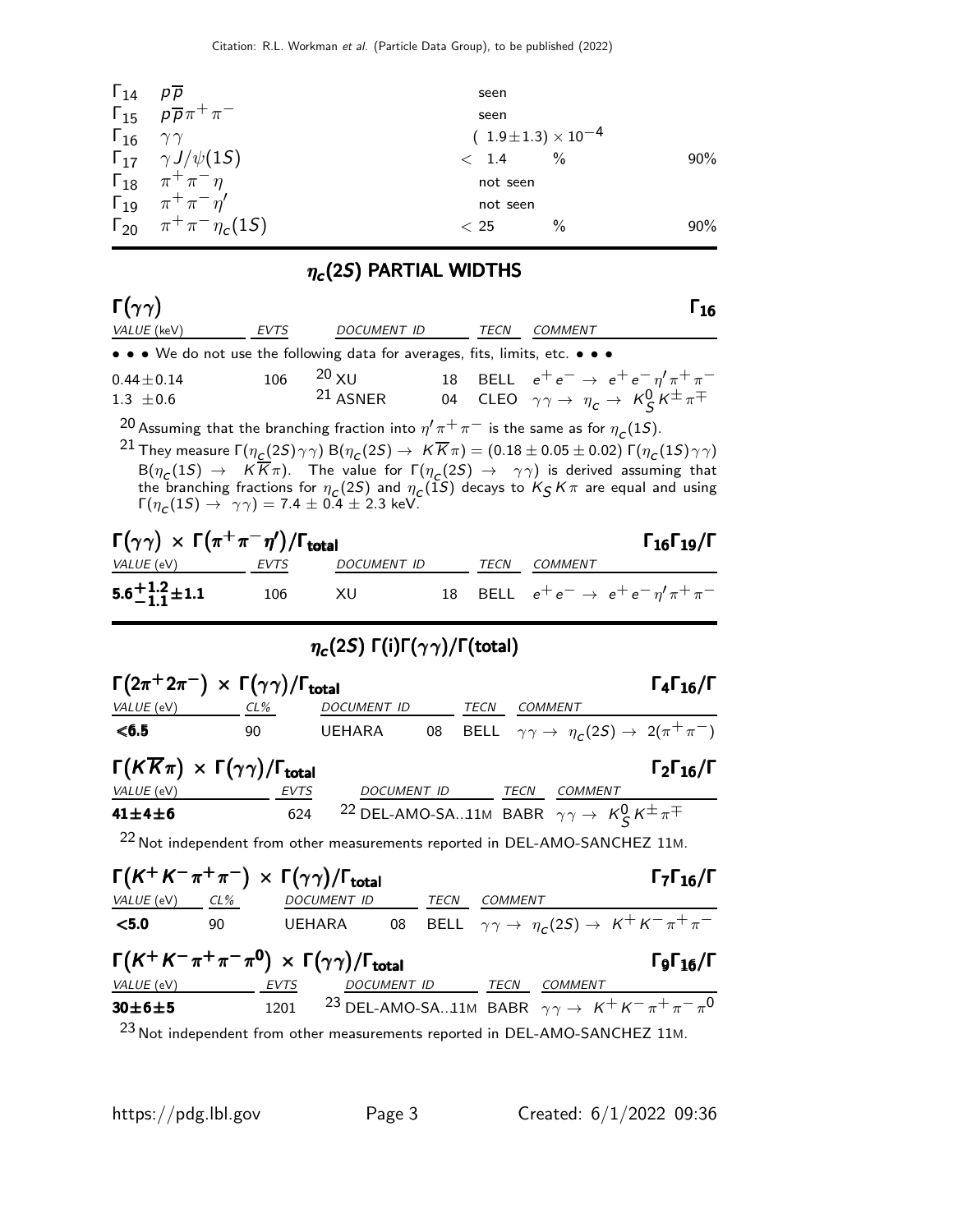| $\Gamma(2K^+2K^-) \times \Gamma(\gamma\gamma)/\Gamma_{\text{total}}$             |        |                    |      |                | $\Gamma_{12}\Gamma_{16}/\Gamma$                                      |
|----------------------------------------------------------------------------------|--------|--------------------|------|----------------|----------------------------------------------------------------------|
| VALUE (eV)                                                                       | CL%    | <b>DOCUMENT ID</b> | TECN | <b>COMMENT</b> |                                                                      |
| < 2.9                                                                            | 90     | <b>UEHARA</b>      |      |                | 08 BELL $\gamma \gamma \rightarrow \eta_c(2S) \rightarrow 2(K^+K^-)$ |
| $\Gamma(\pi^+\pi^-\eta_c(1S)) \times \Gamma(\gamma\gamma)/\Gamma_{\text{total}}$ |        |                    |      |                | $\Gamma_{20}\Gamma_{16}/\Gamma$                                      |
| VALUE (eV)                                                                       | $CL\%$ | <b>DOCUMENT ID</b> | TECN | COMMENT        |                                                                      |
| $133$                                                                            | 90     | <b>LEES</b>        |      |                | 12AE BABR $e^+e^- \rightarrow e^+e^- \pi^+ \pi^- \eta_c$             |

# $\eta_{\bm{c}}(2S)$  Γ(i)Γ( $\gamma\gamma)$ /Γ<sup>2</sup>(total)

| $\Gamma(p\overline{p})/\Gamma_{\text{total}} \times \Gamma(\gamma\gamma)/\Gamma_{\text{total}}$ |        | $\Gamma_{14}/\Gamma \times \Gamma_{16}/\Gamma$                                        |      |                                                                                             |
|-------------------------------------------------------------------------------------------------|--------|---------------------------------------------------------------------------------------|------|---------------------------------------------------------------------------------------------|
| VALUE (units $10^{-8}$ )                                                                        | $CL\%$ | <b>DOCUMENT ID</b>                                                                    | TECN | <b>COMMENT</b>                                                                              |
| < 5.6                                                                                           |        | $\overline{q_0}$ 24,25,26 AMBROGIANI 01 E835 $\overline{p}p \rightarrow \gamma\gamma$ |      |                                                                                             |
| • • • We do not use the following data for averages, fits, limits, etc. • • •                   |        |                                                                                       |      |                                                                                             |
| < 8.0                                                                                           |        | 90 <sup>24,25,27</sup> AMBROGIANI 01 E835 $\overline{p}p \rightarrow \gamma\gamma$    |      |                                                                                             |
| ${<}12.0$                                                                                       |        | 90 $25.27$ AMBROGIANI 01 E835 $\bar{p}p \rightarrow \gamma \gamma$                    |      |                                                                                             |
| $^{25}_{26}$ For a total width $\Gamma = 5$ MeV.                                                |        |                                                                                       |      | <sup>24</sup> Including the measurements of of ARMSTRONG 95F in the AMBROGIANI 01 analysis. |

 $^{26}$  For the resonance mass region 3589–3599 MeV/ $c^2$ .

 $^{27}$  For the resonance mass region 3575–3660 MeV/ $c^{2}$ .

## $\eta_{\bm{c}}(2S)$  BRANCHING RATIOS

### Γ (hadrons) / Γ<sub>total</sub> Γ *απ*οτείται του προσπάθεια του προσπάθεια του προσπάθεια του προσπάθεια του προσπάθεια VALUE DOCUMENT ID TECN COMMENT **not seen** ABREU 980 DLPH  $e^+e^- \rightarrow e^+e^-$  + hadrons • • • We do not use the following data for averages, fits, limits, etc. • • • seen 28 EDWARDS 82C CBAL  $e^+e^- \rightarrow \gamma X$

 $28$  For a mass value of 3594  $\pm$  5 MeV

# $\Gamma(K\overline{K}\pi)/\Gamma_{\text{total}}$  Γ<sub>2</sub>/Γ

VALUE (units  $10^{-2}$ ) EVTS DOCUMENT ID TECN COMMENT  ${\bf 1.9\pm 0.4\pm 1.1} \qquad 59\pm 12 \quad {^{29}}$  aubert  $\qquad \qquad 08$ ab babr  $B\to \; \eta_{\,c}(2S)K \to \; K \overline{K}\pi K$ • • • We do not use the following data for averages, fits, limits, etc. • • • seen  $127 \pm 18$  ABLIKIM 13K BES3  $\psi(2S) \rightarrow \gamma K \overline{K} \pi$ <br>seen  $39 \pm 11$   $30$  CHOI 02 BELL  $B \rightarrow K K \epsilon K^- \pi^$ seen 39  $\pm$  11 <sup>30</sup> CHOI 02 BELL  $B \to K K_S K^-\pi^+$  $^{29}$ Derived from a measurement of  $[\text{B}(B^+\ \rightarrow\ \ \eta_{\text{C}}(2S)K^+) \times \text{B}(\eta_{\text{C}}(2S) \rightarrow\ \text{K}\overline{K}\pi)]$  /  $[{\rm B}(B^+ \to \eta_c K^+) \times {\rm B}(\eta_c \to K \overline{K}\pi)] = (9.6^{+2.0}_{-1.9})$  $^{+2.0}_{-1.9}$   $\pm$  2.5)% and using B( $B^+$   $\rightarrow$  $\eta_c(2S)K^+) = (3.4 \pm 1.8) \times 10^{-4}$ , and  $\left[\text{B}(B^+ \to \eta_c K^+) \times \text{B}(\eta_c \to K \overline{K} \pi)\right] =$  $(6.88 \pm 0.77 + ^{0.55}_{0.66}) \times 10^{-5}$ .

 $30$  For a mass value of  $3654 \pm 6$  MeV

Γ $(K\overline{K}_{\eta})/\Gamma(K\overline{K}_{\pi})$  Γ<sub>3</sub>/Γ<sub>2</sub> VALUE (units  $10^{-2}$ ) EVTS DOCUMENT ID TECN COMMENT **27.3±7.0±9.0** 225 <sup>31</sup> LEES 14E BABR  $\gamma \gamma \rightarrow K^+ K^- \gamma \gamma$ <sup>31</sup> LEES 14E reports  $B(\eta_C(2S) \to K^+ K^-\eta)/B(\eta_C(2S) \to K^+ K^-\pi^0) = 0.82 \pm 0.21 \pm 0.25$ 0.27, which we divide by 3 to account for isospin symmetry.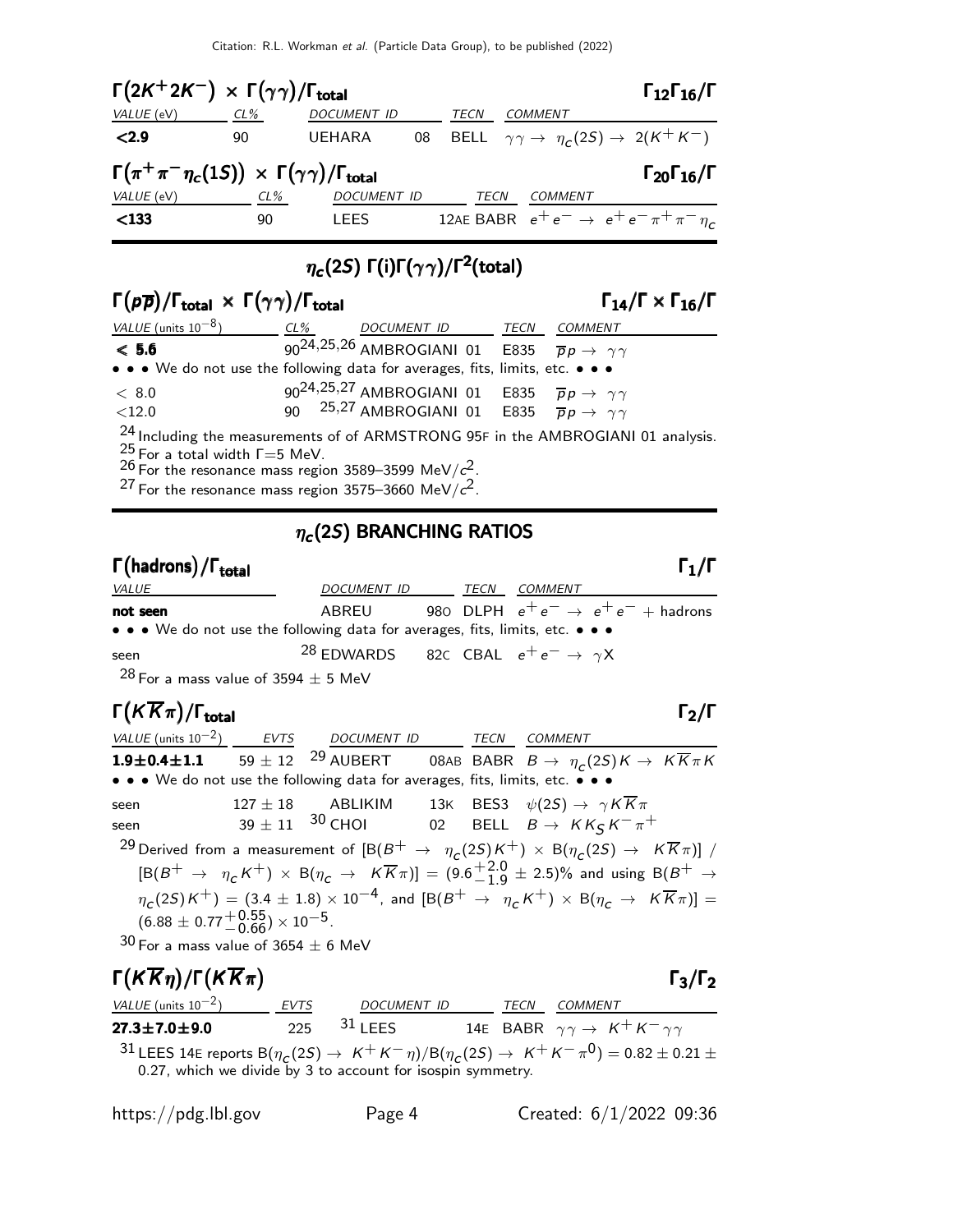|                                                                        |                                                                | Citation: R.L. Workman <i>et al.</i> (Particle Data Group), to be published (2022)                                                                                                                                          |    |              |                                                                            |                      |
|------------------------------------------------------------------------|----------------------------------------------------------------|-----------------------------------------------------------------------------------------------------------------------------------------------------------------------------------------------------------------------------|----|--------------|----------------------------------------------------------------------------|----------------------|
| $\Gamma(2\pi^+2\pi^-)/\Gamma_{\rm total}$                              |                                                                |                                                                                                                                                                                                                             |    |              |                                                                            | $\Gamma_4/\Gamma$    |
| <b>VALUE</b>                                                           |                                                                | DOCUMENT ID                                                                                                                                                                                                                 |    |              | TECN COMMENT                                                               |                      |
| not seen                                                               |                                                                | <b>UEHARA</b>                                                                                                                                                                                                               | 08 | BELL         | $\gamma \gamma \rightarrow \eta_c(2S)$                                     |                      |
| $\Gamma(\rho^0\rho^0)/\Gamma_{\rm total}$                              |                                                                |                                                                                                                                                                                                                             |    |              |                                                                            | $\Gamma_5/\Gamma$    |
| VALUE                                                                  |                                                                | DOCUMENT ID                                                                                                                                                                                                                 |    |              | TECN COMMENT                                                               |                      |
| not seen                                                               |                                                                | ABLIKIM                                                                                                                                                                                                                     |    |              | 11H BES3 $\psi(2S) \to \gamma 2\pi^+ 2\pi^-$                               |                      |
|                                                                        | $\Gamma(K^+K^-\pi^+\pi^-)/\Gamma_{\rm total}$                  |                                                                                                                                                                                                                             |    |              |                                                                            | $\Gamma_7/\Gamma$    |
| <b>VALUE</b>                                                           |                                                                | DOCUMENT ID                                                                                                                                                                                                                 |    |              | TECN COMMENT                                                               |                      |
| not seen                                                               |                                                                | <b>UEHARA</b>                                                                                                                                                                                                               | 08 |              | BELL $\gamma \gamma \rightarrow \eta_c(2S)$                                |                      |
|                                                                        | $\Gamma(K^+K^-\pi^+\pi^-\pi^0)/\Gamma(K\overline{K}\pi)$       |                                                                                                                                                                                                                             |    |              |                                                                            | $\Gamma_9/\Gamma_2$  |
| VALUE                                                                  |                                                                | DOCUMENT ID TECN COMMENT                                                                                                                                                                                                    |    |              |                                                                            |                      |
| $0.73 \pm 0.17 \pm 0.17$                                               | 1201                                                           | <sup>32</sup> DEL-AMO-SA11M BABR $\gamma \gamma \rightarrow K^+ K^- \pi^+ \pi^- \pi^0$                                                                                                                                      |    |              |                                                                            |                      |
|                                                                        |                                                                | <sup>32</sup> We have multiplied the value of $\Gamma(K^+K^-\pi^+\pi^-\pi^0)/\Gamma(K_S^0K^\pm\pi^\mp)$ reported in DEL-                                                                                                    |    |              |                                                                            |                      |
|                                                                        |                                                                | AMO-SANCHEZ 11M by a factor 1/3 to obtain $\Gamma(K^+K^-\pi^+\pi^-\pi^0)/\Gamma(K\overline{K}\pi)$ . Not<br>independent from other measurements reported in DEL-AMO-SANCHEZ 11M.                                            |    |              |                                                                            |                      |
| $\Gamma(K^{*0}\overline{K}{}^{*0})/\Gamma_{\rm total}$<br><i>VALUE</i> |                                                                | DOCUMENT ID                                                                                                                                                                                                                 |    | TECN COMMENT |                                                                            | $\Gamma_8/\Gamma$    |
| not seen                                                               |                                                                | ABLIKIM                                                                                                                                                                                                                     |    |              | 11H BES3 $\psi(2S) \rightarrow \gamma K^+ K^- \pi^+ \pi^-$                 |                      |
|                                                                        |                                                                |                                                                                                                                                                                                                             |    |              |                                                                            |                      |
|                                                                        | $\Gamma(K_S^0 K^- 2\pi^+\pi^-+$ c.c.)/ $\Gamma_{\text{total}}$ |                                                                                                                                                                                                                             |    |              |                                                                            | $\Gamma_{11}/\Gamma$ |
| <i>VALUE</i>                                                           | <u>EVTS</u>                                                    | DOCUMENT ID TECN COMMENT                                                                                                                                                                                                    |    |              |                                                                            |                      |
| seen                                                                   | $57 + 17$                                                      | ABLIKIM                                                                                                                                                                                                                     |    |              | 13K BES3 $\psi(2S) \rightarrow \gamma K_S^0 K^{\pm} \pi^{\mp} \pi^+ \pi^-$ |                      |
| $\Gamma(2K^+2K^-)/\Gamma_{\rm total}$                                  |                                                                |                                                                                                                                                                                                                             |    |              |                                                                            | $\Gamma_{12}/\Gamma$ |
| VALUE                                                                  |                                                                | DOCUMENT ID                                                                                                                                                                                                                 |    |              | TECN COMMENT                                                               |                      |
| not seen                                                               |                                                                | <b>UEHARA</b>                                                                                                                                                                                                               | 08 |              | BELL $\gamma \gamma \rightarrow \eta_c(2S)$                                |                      |
| $\Gamma(\phi\phi)/\Gamma_{\rm total}$                                  |                                                                |                                                                                                                                                                                                                             |    |              |                                                                            | $\Gamma_{13}/\Gamma$ |
| VALUE                                                                  |                                                                | DOCUMENT ID TECN COMMENT                                                                                                                                                                                                    |    |              |                                                                            |                      |
| not seen                                                               |                                                                | ABLIKIM                                                                                                                                                                                                                     |    |              | 11H BES3 $\psi(2S) \rightarrow \gamma K^+ K^- K^+ K^-$                     |                      |
| $\Gamma(p\overline{p})/\Gamma_{\rm total}$                             |                                                                |                                                                                                                                                                                                                             |    |              |                                                                            | $\Gamma_{14}/\Gamma$ |
| VALUE                                                                  | EVTS                                                           | DOCUMENT ID TECN COMMENT                                                                                                                                                                                                    |    |              |                                                                            |                      |
| seen                                                                   | 106                                                            | $33$ AAIJ                                                                                                                                                                                                                   |    |              | 17AD LHCB $pp \rightarrow B^+ X \rightarrow p\overline{p}K^+ X$            |                      |
|                                                                        |                                                                | 33 AAIJ 17AD report a 6.4 standard deviation signal, with B( $B^+$ $\rightarrow$ $\eta_c(2S)K^+$ $\rightarrow$<br>$p\overline{p}K^+/B(B^+ \to J/\psi K^+ \to p\overline{p}K^+) = (1.58 \pm 0.33 \pm 0.09) \times 10^{-2}$ . |    |              |                                                                            |                      |
| $\Gamma(p\overline{p}\pi^+\pi^-)/\Gamma_{\rm total}$                   |                                                                |                                                                                                                                                                                                                             |    |              |                                                                            | $\Gamma_{15}/\Gamma$ |
| <b>VALUE</b>                                                           | <b>EVTS</b>                                                    | DOCUMENT ID TECN COMMENT<br>34 CHILIKIN                                                                                                                                                                                     |    |              | 19 BELL $e^+e^- \rightarrow \gamma(4S)$                                    |                      |
| seen                                                                   | 110                                                            |                                                                                                                                                                                                                             |    |              |                                                                            |                      |

 $^{34}$  CHILIKIN 19 reports signals in  $B^+ \rightarrow \eta_c(2S)K^+$  and  $B^0 \rightarrow \eta_c(2S)K^0_S$  with 12.3 and 5.9 standard deviations, respectively.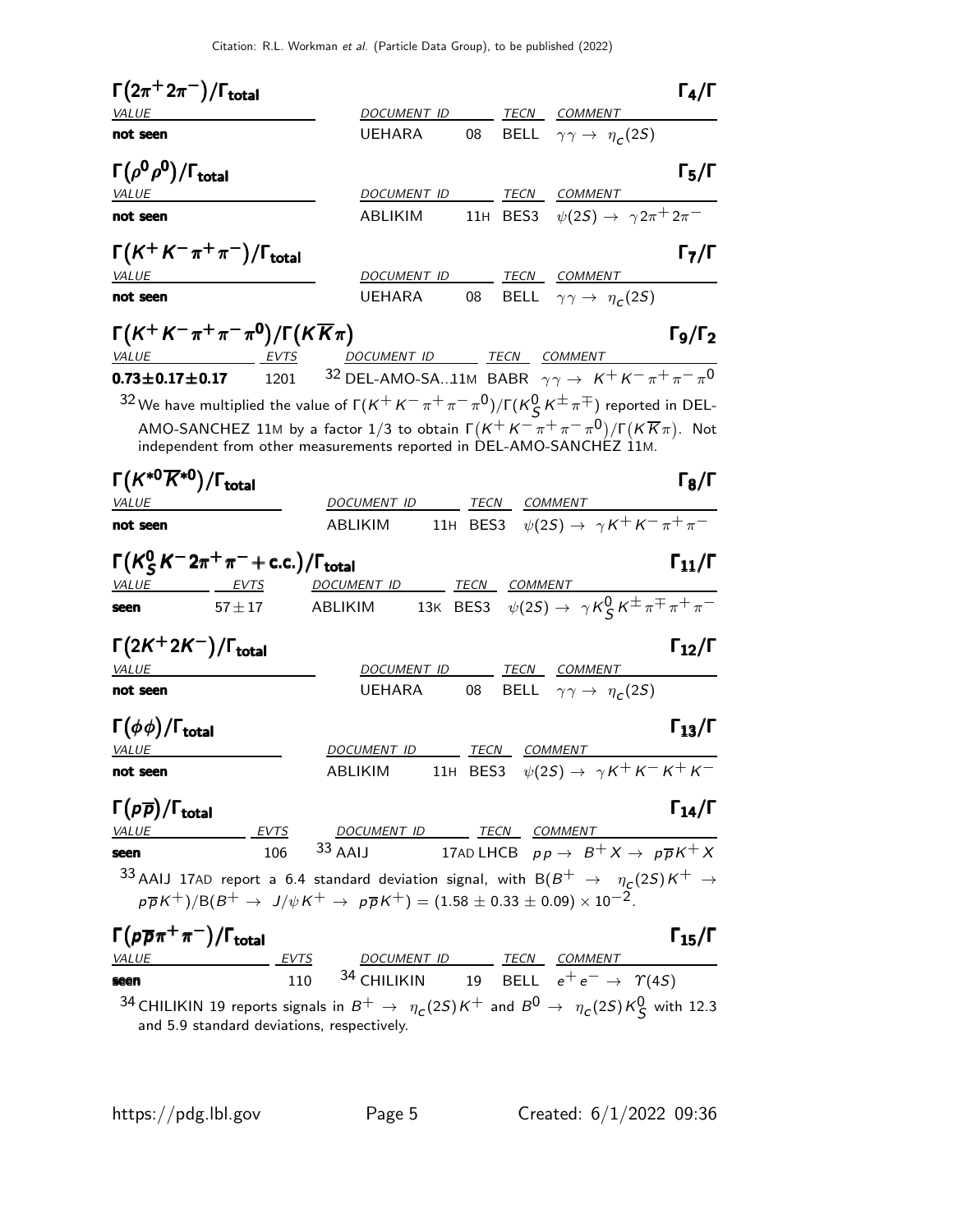| $\Gamma(\gamma\gamma)/\Gamma_{\rm total}$<br><b>VALUE</b>                                                                                                                                | $CL\%$   | DOCUMENT ID TECN COMMENT                                                                   |    | $\Gamma_{16}/\Gamma$                                                                                                                                                                                                                                                                                      |
|------------------------------------------------------------------------------------------------------------------------------------------------------------------------------------------|----------|--------------------------------------------------------------------------------------------|----|-----------------------------------------------------------------------------------------------------------------------------------------------------------------------------------------------------------------------------------------------------------------------------------------------------------|
| • • We do not use the following data for averages, fits, limits, etc. • • •                                                                                                              |          |                                                                                            |    |                                                                                                                                                                                                                                                                                                           |
| $\times$ 10 <sup>-4</sup><br>$<$ 4<br>not seen<br>< 0.01<br>which we divide by our best value B( $B^+ \rightarrow \eta_c(2S)K^+$ ) = 4.4 $\times$ 10 <sup>-4</sup> .                     | 90<br>90 | <sup>35</sup> WICHT<br>AMBROGIANI 01 E835 $\overline{p}p \rightarrow \gamma\gamma$<br>LEE. | 08 | BELL $B^{\pm} \rightarrow K^{\pm} \gamma \gamma$<br>85 CBAL $\psi' \rightarrow$ photons<br>$^{35}$ WICHT 08 reports $[\Gamma(\eta_c(2S) \to \gamma\gamma)/\Gamma_{\rm total}]\times [B(B^+ \to \eta_c(2S)K^+)] < 0.18\times10^{-6}$                                                                       |
| $\Gamma(\pi^+\pi^-\eta_c(1S))/\Gamma(K\overline{K}\pi)$                                                                                                                                  |          |                                                                                            |    | $\Gamma_{20}/\Gamma_2$                                                                                                                                                                                                                                                                                    |
| VALUE<br>< 3.33<br>$36$ We divided the reported limit by 3 to take into account isospin relations.                                                                                       |          |                                                                                            |    | $\underbrace{CL\%}_{90}$ $\underbrace{DOCUMENT ID}_{36 \text{ LEES}}$ $\underbrace{LECN}_{12AE \text{ BABR}}$ $e^+e^- \rightarrow e^+e^-\pi^+\pi^-\eta_c$                                                                                                                                                 |
|                                                                                                                                                                                          |          | $\eta_c(25)$ CROSS-PARTICLE BRANCHING RATIOS                                               |    |                                                                                                                                                                                                                                                                                                           |
| $\Gamma(\eta_{\bm{c}}(2S) \rightarrow K \overline{K} \eta)/\Gamma_{\bm{\mathsf{total}}} \, \times \, \Gamma(\psi(2S) \rightarrow \gamma \eta_{\bm{c}}(2S))/\Gamma_{\bm{\mathsf{total}}}$ |          |                                                                                            |    | $\Gamma_3/\Gamma \times \Gamma_{166}^{\psi(25)}/\Gamma^{\psi(25)}$                                                                                                                                                                                                                                        |
| <i><b>VALUE</b></i>                                                                                                                                                                      |          | CL% DOCUMENT ID TECN COMMENT                                                               |    |                                                                                                                                                                                                                                                                                                           |
| • • • We do not use the following data for averages, fits, limits, etc. • • •                                                                                                            |          |                                                                                            |    |                                                                                                                                                                                                                                                                                                           |
| ${<}11.8\times10^{-6}$<br>$=$ 14 MeV. It also gives the analytic dependence of limits on width.                                                                                          |          |                                                                                            |    | 90 <sup>37</sup> CRONIN-HEN10 CLEO $\psi(2S) \rightarrow \gamma K^+ K^- \eta$<br><sup>37</sup> CRONIN-HENNESSY 10 reports a limit of $< 5.9 \times 10^{-6}$ for the decay $\eta_c(25) \rightarrow$<br>$K^+ K^- \eta$ which we multiply by 2 account for isospin symmetry. It assumes $\Gamma(\eta_c(2S))$ |
| $\Gamma(\eta_c(2S) \to 2\pi^+ 2\pi^-)/\Gamma_{\text{total}} \times \Gamma(\psi(2S) \to \gamma \eta_c(2S))/\Gamma_{\text{total}}$                                                         |          |                                                                                            |    | $\Gamma_4/\Gamma \times \Gamma_{166}^{\psi(2S)}/\Gamma^{\psi(2S)}$                                                                                                                                                                                                                                        |
| <b>VALUE</b>                                                                                                                                                                             | $CL\%$   | DOCUMENT ID TECN COMMENT                                                                   |    |                                                                                                                                                                                                                                                                                                           |
| ${<}14.6 \times 10^{-6}$                                                                                                                                                                 | 90 — 10  |                                                                                            |    | <sup>38</sup> CRONIN-HEN10 CLEO $\psi(2S) \rightarrow \gamma 2\pi^+ 2\pi^-$                                                                                                                                                                                                                               |
| of limits on width.                                                                                                                                                                      |          |                                                                                            |    | <sup>38</sup> Assuming $\Gamma(\eta_c(2S)) = 14$ MeV. CRONIN-HENNESSY 10 gives the analytic dependence                                                                                                                                                                                                    |
| $\Gamma(\eta_c(2S) \to \rho^0 \rho^0)/\Gamma_{\rm total} \times \Gamma(\psi(2S) \to \gamma \eta_c(2S))/\Gamma_{\rm total}$                                                               |          |                                                                                            |    | $\Gamma_5/\Gamma \times \Gamma_{166}^{\psi(25)}/\Gamma^{\psi(25)}$                                                                                                                                                                                                                                        |
| VALUE $\underbrace{C1\%}_{90}$ DOCUMENT ID TECN COMMENT<br><u>VALUE</u>                                                                                                                  |          |                                                                                            |    | ABLIKIM 11H BES3 $\psi(2S) \rightarrow \gamma 2\pi^+ 2\pi^-$                                                                                                                                                                                                                                              |
| $\Gamma(\eta_c(2S) \to 3\pi^+3\pi^-)/\Gamma_{\text{total}} \times \Gamma(\psi(2S) \to \gamma\eta_c(2S))/\Gamma_{\text{total}}$                                                           |          |                                                                                            |    | $\Gamma_6/\Gamma \times \Gamma_{166}^{\psi(25)}/\Gamma^{\psi(25)}$                                                                                                                                                                                                                                        |
| $\frac{VALUE}{13.2 \times 10^{-6}}$ $\frac{CL\%}{90}$ $\frac{DOCUMENT ID}{39}$ CRONIN-HEN10 CLEO $\psi(2S) \rightarrow \gamma 3\pi^+ 3\pi^-$                                             |          |                                                                                            |    |                                                                                                                                                                                                                                                                                                           |
|                                                                                                                                                                                          |          |                                                                                            |    |                                                                                                                                                                                                                                                                                                           |
| of limits on width.                                                                                                                                                                      |          |                                                                                            |    | <sup>39</sup> Assuming $\Gamma(\eta_c(2S)) = 14$ MeV. CRONIN-HENNESSY 10 gives the analytic dependence                                                                                                                                                                                                    |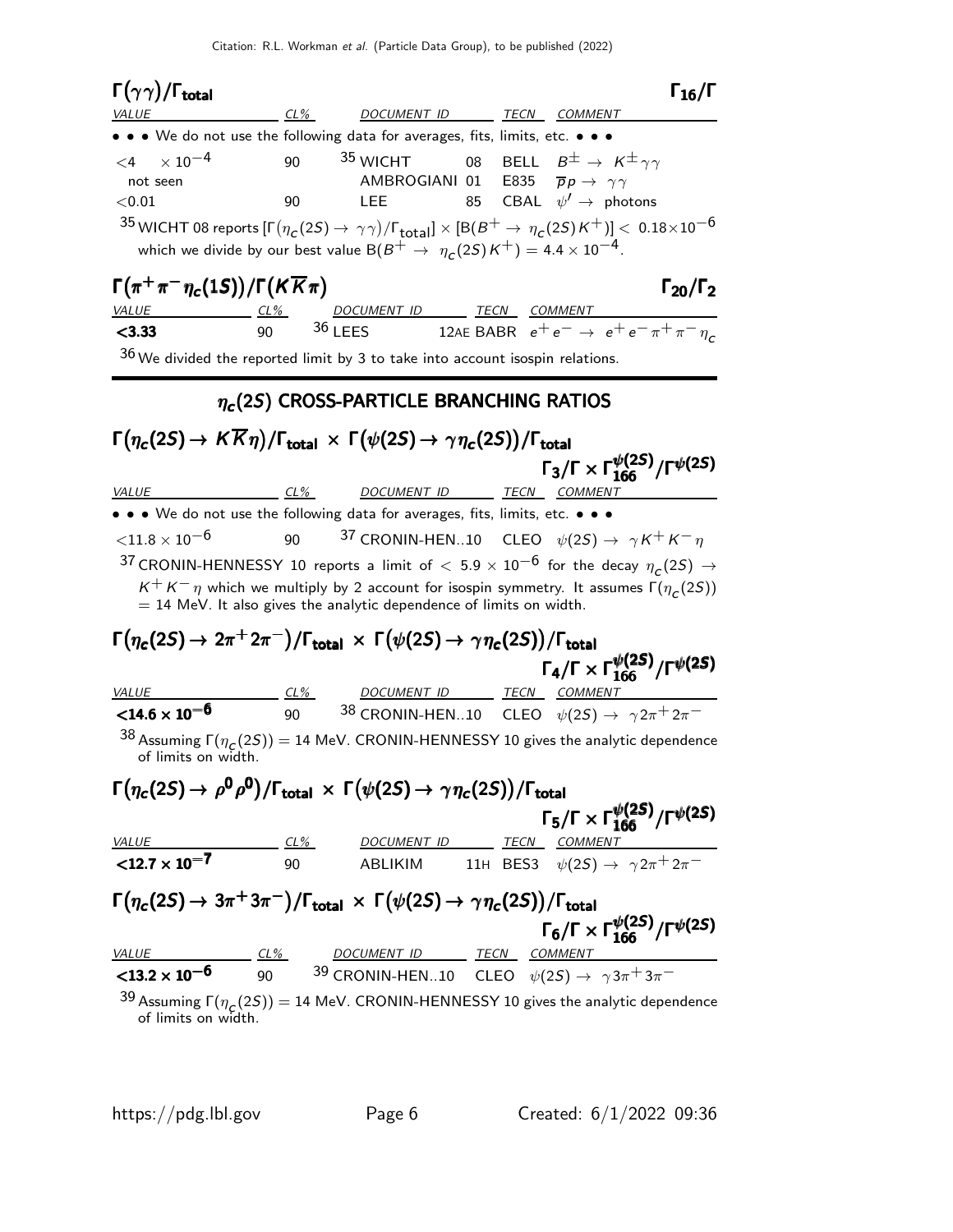|                                                                                                                                       |        |                                             |             | $\Gamma(\eta_c(2S) \to K^+K^-\pi^+\pi^-)/\Gamma_{\rm total} \, \times \, \Gamma(\psi(2S) \to \gamma\eta_c(2S))/\Gamma_{\rm total}$ |
|---------------------------------------------------------------------------------------------------------------------------------------|--------|---------------------------------------------|-------------|------------------------------------------------------------------------------------------------------------------------------------|
|                                                                                                                                       |        |                                             |             | $\Gamma_7/\Gamma \times \Gamma_{166}^{\psi(2S)}/\Gamma^{\psi(2S)}$                                                                 |
| VALUE CL% DOCUMENT ID TECN COMMENT                                                                                                    |        |                                             |             |                                                                                                                                    |
| $\leq 9.6 \times 10^{-6}$ 90                                                                                                          |        |                                             |             | <sup>40</sup> CRONIN-HEN10 CLEO $\psi(2S) \rightarrow \gamma K^+ K^- \pi^+ \pi^-$                                                  |
| of limits on width.                                                                                                                   |        |                                             |             | <sup>40</sup> Assuming $\Gamma(\eta_c(2S)) = 14$ MeV. CRONIN-HENNESSY 10 gives the analytic dependence                             |
| $\Gamma(\eta_c(2S) \to K^{*0} \overline{K}^{*0})/\Gamma_{\rm total} \times \Gamma(\psi(2S) \to \gamma \eta_c(2S))/\Gamma_{\rm total}$ |        |                                             |             |                                                                                                                                    |
|                                                                                                                                       |        |                                             |             | $\Gamma_8/\Gamma \times \Gamma_{166}^{\psi(2S)}/\Gamma^{\psi(2S)}$                                                                 |
| VALUE CL% DOCUMENT ID                                                                                                                 |        |                                             | <b>TECN</b> | COMMENT                                                                                                                            |
| ${<}19.6 \times 10^{-7}$                                                                                                              | 90     |                                             |             | ABLIKIM 11H BES3 $\psi(2S) \rightarrow \gamma K^+ K^- \pi^+ \pi^-$                                                                 |
|                                                                                                                                       |        |                                             |             |                                                                                                                                    |
|                                                                                                                                       |        |                                             |             | $\Gamma(\eta_c(2S) \to K^+K^-\pi^+\pi^-\pi^0)/\Gamma_{\rm total} \times \Gamma(\psi(2S) \to \gamma\eta_c(2S))/\Gamma_{\rm total}$  |
|                                                                                                                                       |        |                                             |             | $\Gamma_9/\Gamma \times \Gamma_{166}^{\psi(2S)}/\Gamma^{\psi(2S)}$                                                                 |
| <i>VALUE</i>                                                                                                                          | $CL\%$ |                                             | DOCUMENT ID | TECN COMMENT                                                                                                                       |
| $<$ 43.0 $\times$ 10 <sup>-6</sup>                                                                                                    | 90     |                                             |             | 41 CRONIN-HEN10 CLEO $\psi(2S) \rightarrow$                                                                                        |
|                                                                                                                                       |        |                                             |             | $\gamma K^+ K^- \pi^+ \pi^- \pi^0$                                                                                                 |
| of limits on width.                                                                                                                   |        |                                             |             | <sup>41</sup> Assuming $\Gamma(\eta_c(2S)) = 14$ MeV. CRONIN-HENNESSY 10 gives the analytic dependence                             |
|                                                                                                                                       |        |                                             |             | $\Gamma(\eta_c(2S) \to K^+K^-2\pi^+2\pi^-)/\Gamma_{\rm total} \,\times\, \Gamma(\psi(2S) \to \gamma\eta_c(2S))/\Gamma_{\rm total}$ |
|                                                                                                                                       |        |                                             |             | $\Gamma_{10}/\Gamma \times \Gamma_{166}^{\psi(25)}/\Gamma^{\psi(25)}$                                                              |
|                                                                                                                                       |        | <u>CL% DOCUMENT ID TECN COMMENT</u>         |             |                                                                                                                                    |
| <b>VALUE</b><br>$<$ 9.7 $\times$ 10 <sup>-6</sup>                                                                                     |        |                                             |             | 90 $42$ CRONIN-HEN10 CLEO $\psi(2S) \rightarrow \gamma K^+ K^- 2\pi^+ 2\pi^-$                                                      |
|                                                                                                                                       |        |                                             |             |                                                                                                                                    |
| of limits on width.                                                                                                                   |        |                                             |             | <sup>42</sup> Assuming $\Gamma(\eta_c(2S)) = 14$ MeV. CRONIN-HENNESSY 10 gives the analytic dependence                             |
|                                                                                                                                       |        |                                             |             | $\Gamma(\eta_c(2S) \to K_S^0 K^- 2\pi^+\pi^- + \text{c.c.})/\Gamma_{\text{total}} \times \Gamma(\psi(2S) \to \gamma\eta_c(2S))/$   |
| $\mathsf{\Gamma}_{\mathsf{total}}$                                                                                                    |        |                                             |             | $\Gamma_{11}/\Gamma \times \Gamma_{166}^{\psi(25)}/\Gamma^{\psi(25)}$                                                              |
|                                                                                                                                       |        |                                             |             |                                                                                                                                    |
| $VALUE$ (units $10^{-6}$ ) CL% EVTS DOCUMENT ID                                                                                       |        |                                             | TECN        | <i>COMMENT</i>                                                                                                                     |
| $7.03 \pm 2.10 \pm 0.7$                                                                                                               | 60     | ABLIKIM                                     | 13K BES3    | $\psi(2S) \rightarrow$<br>$\gamma K_S^0 K^- 2\pi^+ \pi^-$ +c.c.                                                                    |
| • • • We do not use the following data for averages, fits, limits, etc. • • •                                                         |        |                                             |             |                                                                                                                                    |
| < 15.2                                                                                                                                | 90     | 43 CRONIN-HEN10 CLEO $\psi(2S) \rightarrow$ |             |                                                                                                                                    |
|                                                                                                                                       |        |                                             |             | $\gamma K_S^0 K^- 2\pi^+ \pi^-$ +c.c.                                                                                              |
| of limits on width.                                                                                                                   |        |                                             |             | <sup>43</sup> Assuming $\Gamma(\eta_c(2S)) = 14$ MeV. CRONIN-HENNESSY 10 gives the analytic dependence                             |
| $\Gamma(\eta_c(2S) \to \phi\phi)/\Gamma_{\text{total}} \times \Gamma(\psi(2S) \to \gamma\eta_c(2S))/\Gamma_{\text{total}}$            |        |                                             |             |                                                                                                                                    |
|                                                                                                                                       |        |                                             |             |                                                                                                                                    |
|                                                                                                                                       |        |                                             |             | $\Gamma_{13}/\Gamma \times \Gamma_{166}^{\psi(2S)}/\Gamma^{\psi(2S)}$                                                              |

|                                      |        |                    |  | $13/1 \times 1166$ /l <sup>+\---</sup> /               |
|--------------------------------------|--------|--------------------|--|--------------------------------------------------------|
| <i>VALUE</i>                         | $CL\%$ | <i>DOCUMENT ID</i> |  | TECN COMMENT                                           |
| $\langle 7.8 \times 10^{-7} \rangle$ | 90     | ABI IKIM           |  | 11H BES3 $\psi(2S) \rightarrow \gamma K^+ K^- K^+ K^-$ |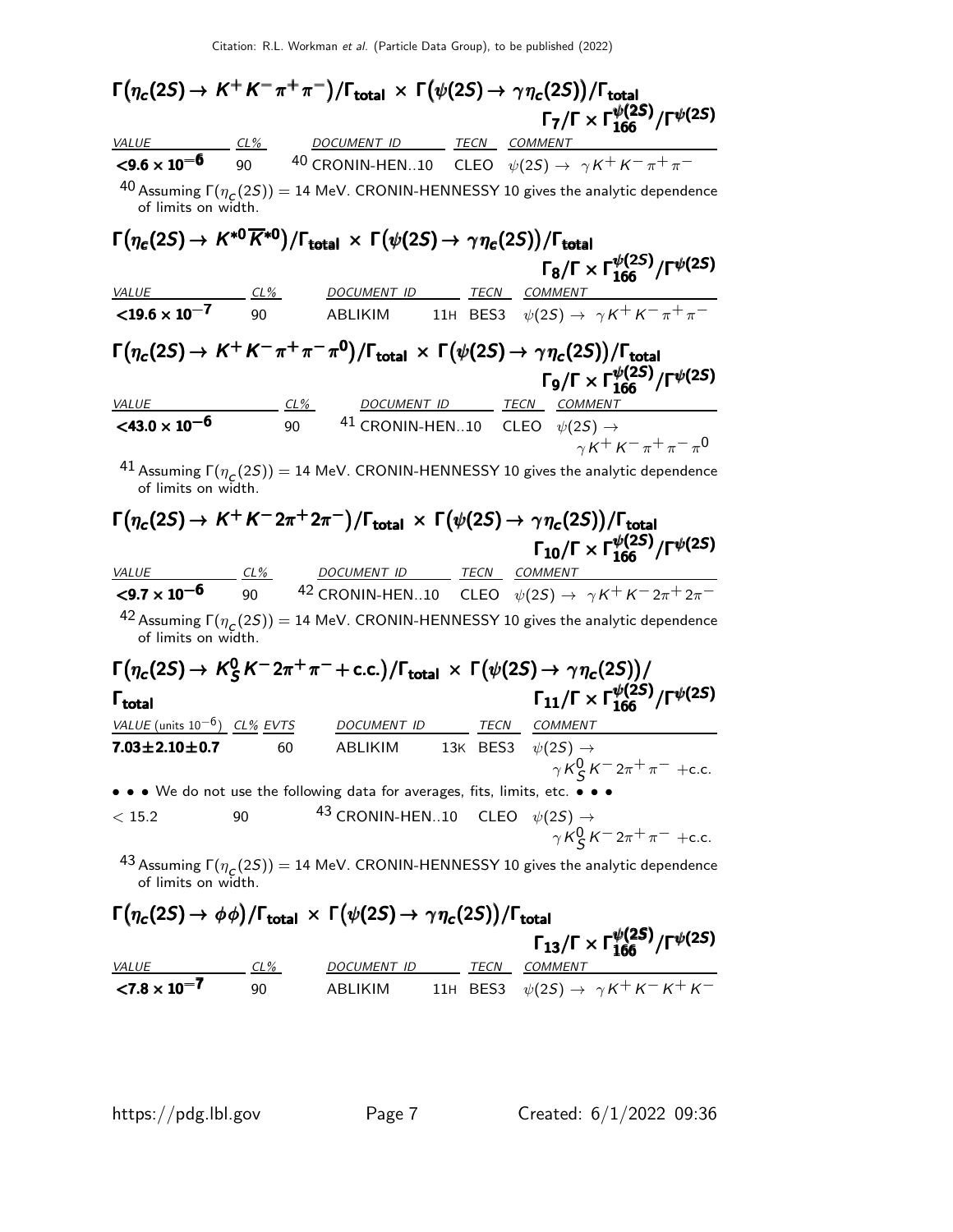|                                   | $\Gamma(\eta_c(2S) \to \rho \overline{\rho})/\Gamma_{\rm total} \times \Gamma(\psi(2S) \to \gamma \eta_c(2S))/\Gamma_{\rm total}$    |  |                                                                                                                                |  |
|-----------------------------------|--------------------------------------------------------------------------------------------------------------------------------------|--|--------------------------------------------------------------------------------------------------------------------------------|--|
|                                   |                                                                                                                                      |  | $\Gamma_{14}/\Gamma \times \Gamma_{166}^{\psi(25)}/\Gamma^{\psi(25)}$                                                          |  |
| <b>VALUE</b>                      | <u>CL% DOCUMENT ID TECN COMMENT</u>                                                                                                  |  |                                                                                                                                |  |
| ${<}1.4 \times 10^{-6}$           | 90 ABLIKIM                                                                                                                           |  | 13V BES3 $\psi(2S) \rightarrow \gamma p \overline{p}$                                                                          |  |
|                                   | $\Gamma(\eta_c(2S) \to \gamma J/\psi(1S))/\Gamma_{\text{total}} \times \Gamma(\psi(2S) \to \gamma \eta_c(2S))/\Gamma_{\text{total}}$ |  |                                                                                                                                |  |
|                                   |                                                                                                                                      |  | $\Gamma_{17}/\Gamma \times \Gamma_{166}^{\psi(2S)}/\Gamma^{\psi(2S)}$                                                          |  |
|                                   | VALUE CL <sup>%</sup> EVTS DOCUMENT ID TECN COMMENT                                                                                  |  |                                                                                                                                |  |
|                                   |                                                                                                                                      |  | <b>&lt;9.7 x 10<sup>-6</sup></b> 90 33 <sup>44</sup> ABLIKIM 17N BES3 $\psi(2S) \to \gamma \gamma J/\psi$                      |  |
| $0.033$ %.                        |                                                                                                                                      |  | 44 Uses B( $J/\psi \to e^+e^-$ ) = (5.971 $\pm$ 0.032)% and B( $J/\psi \to \mu^+\mu^-)$ = (5.961 $\pm$                         |  |
|                                   | $\Gamma(\eta_c(2S) \to \pi^+\pi^-\eta)/\Gamma_{\rm total} \times \Gamma(\psi(2S) \to \gamma\eta_c(2S))/\Gamma_{\rm total}$           |  |                                                                                                                                |  |
|                                   |                                                                                                                                      |  | $\Gamma_{18}/\Gamma\times\Gamma_{166}^{\psi(2S)}/\Gamma^{\psi(2S)}$                                                            |  |
| <b>VALUE</b>                      |                                                                                                                                      |  | $\frac{CL\%}{90}$ $\frac{DOCUMENT ID}{45}$ $\frac{TECN}{CEO}$ $\frac{COMMENT}{\psi(2S)}$ $\rightarrow \gamma \pi^+ \pi^- \eta$ |  |
| $<$ 4.3 $\times$ 10 <sup>-6</sup> |                                                                                                                                      |  |                                                                                                                                |  |
| of limits on width.               |                                                                                                                                      |  | <sup>45</sup> Assuming $\Gamma(\eta_c(2S)) = 14$ MeV. CRONIN-HENNESSY 10 gives the analytic dependence                         |  |
|                                   | $\Gamma(\eta_c(2S) \to \pi^+\pi^-\eta')/\Gamma_{\rm total} \times \Gamma(\psi(2S) \to \gamma\eta_c(2S))/\Gamma_{\rm total}$          |  |                                                                                                                                |  |
|                                   |                                                                                                                                      |  | $\Gamma_{19}/\Gamma \times \Gamma_{166}^{\psi(2S)}/\Gamma^{\psi(2S)}$                                                          |  |
| <b>VALUE</b>                      |                                                                                                                                      |  | <u>CL% DOCUMENT ID TECN COMMENT</u><br>90 46 CRONIN-HEN10 CLEO $\psi(2S) \rightarrow \gamma \pi^+ \pi^- \eta'$                 |  |
| ${<}14.2 \times 10^{-6}$          |                                                                                                                                      |  |                                                                                                                                |  |
| of limits on width.               |                                                                                                                                      |  | <sup>46</sup> Assuming $\Gamma(\eta_c(2S)) = 14$ MeV. CRONIN-HENNESSY 10 gives the analytic dependence                         |  |
|                                   | $\Gamma(\eta_c(2S) \to \pi^+ \pi^- \eta_c(1S))/\Gamma_{\rm total} \times \Gamma(\psi(2S) \to \gamma \eta_c(2S))/\Gamma_{\rm total}$  |  |                                                                                                                                |  |
|                                   |                                                                                                                                      |  | $\Gamma_{20}/\Gamma \times \Gamma_{166}^{\psi(2S)}/\Gamma^{\psi(2S)}$                                                          |  |
| VALUE                             | <u>CL% DOCUMENT ID TECN COMMENT</u>                                                                                                  |  |                                                                                                                                |  |
| $< 1.7 \times 10^{-4}$            |                                                                                                                                      |  | 90 $47$ CRONIN-HEN10 CLEO $\psi(2S) \rightarrow \gamma \pi^+ \pi^- \eta_c(1S)$                                                 |  |
| of limits on width.               |                                                                                                                                      |  | <sup>47</sup> Assuming $\Gamma(\eta_c(2S)) = 14$ MeV. CRONIN-HENNESSY 10 gives the analytic dependence                         |  |
|                                   |                                                                                                                                      |  |                                                                                                                                |  |

### $\eta_c$ (2S) REFERENCES

| <b>CHILIKIN</b> | 19  | PR D100 012001              | K. Chilikin et al.         |                 | (BELLE Collab.)  |
|-----------------|-----|-----------------------------|----------------------------|-----------------|------------------|
| XU —            | 18  | PR D98 072001               | Q.N. Xu et al.             |                 | (BELLE Collab.)  |
| AAIJ            |     | 17AD PL B769 305            | R. Aaij et al.             |                 | (LHCb Collab.)   |
| AAIJ            |     | 17BB EPJ C77 609            | R. Aaij et al.             |                 | (LHCb Collab.)   |
| ABLIKIM         | 17N | PR D95 072004               | M. Ablikim et al.          |                 | (BESIII Collab.) |
| PDG.            | 16  | CP C40 100001               | C. Patrignani et al.       |                 | (PDG Collab.)    |
| LEES            | 14E | PR D89 112004               | J.P. Lees et al.           | BABAR Collab.)  |                  |
| ABLIKIM         | 13K | PR D87 052005               | M. Ablikim et al.          |                 | (BESIII Collab.) |
| ABLIKIM         | 13V | PR D88 112001               | M. Ablikim et al.          |                 | (BESIII Collab.) |
| ABLIKIM         | 12G | PRL 109 042003              | M. Ablikim et al.          |                 | (BESIII Collab.) |
| LEES            |     | 12AE PR D86 092005          | J.P. Lees <i>et al.</i>    | (BABAR Collab.) |                  |
| ABLIKIM         | 11H | PR D84 091102               | M. Ablikim et al.          |                 | (BESIII Collab.) |
| DEL-AMO-SA 11M  |     | PR D84 012004               | P. del Amo Sanchez et al.  | (BABAR Collab.) |                  |
| VINOKUROVA 11   |     | PL B706 139                 | A. Vinokurova et al.       |                 | (BELLE Collab.)  |
|                 |     | CRONIN-HEN 10 PR D81 052002 | D. Cronin-Hennessey et al. |                 | (CLEO Collab.)   |
| AUBERT          |     | 08AB PR D78 012006          | B. Aubert et al.           | (BABAR Collab.) |                  |

https://pdg.lbl.gov Page 8 Created: 6/1/2022 09:36